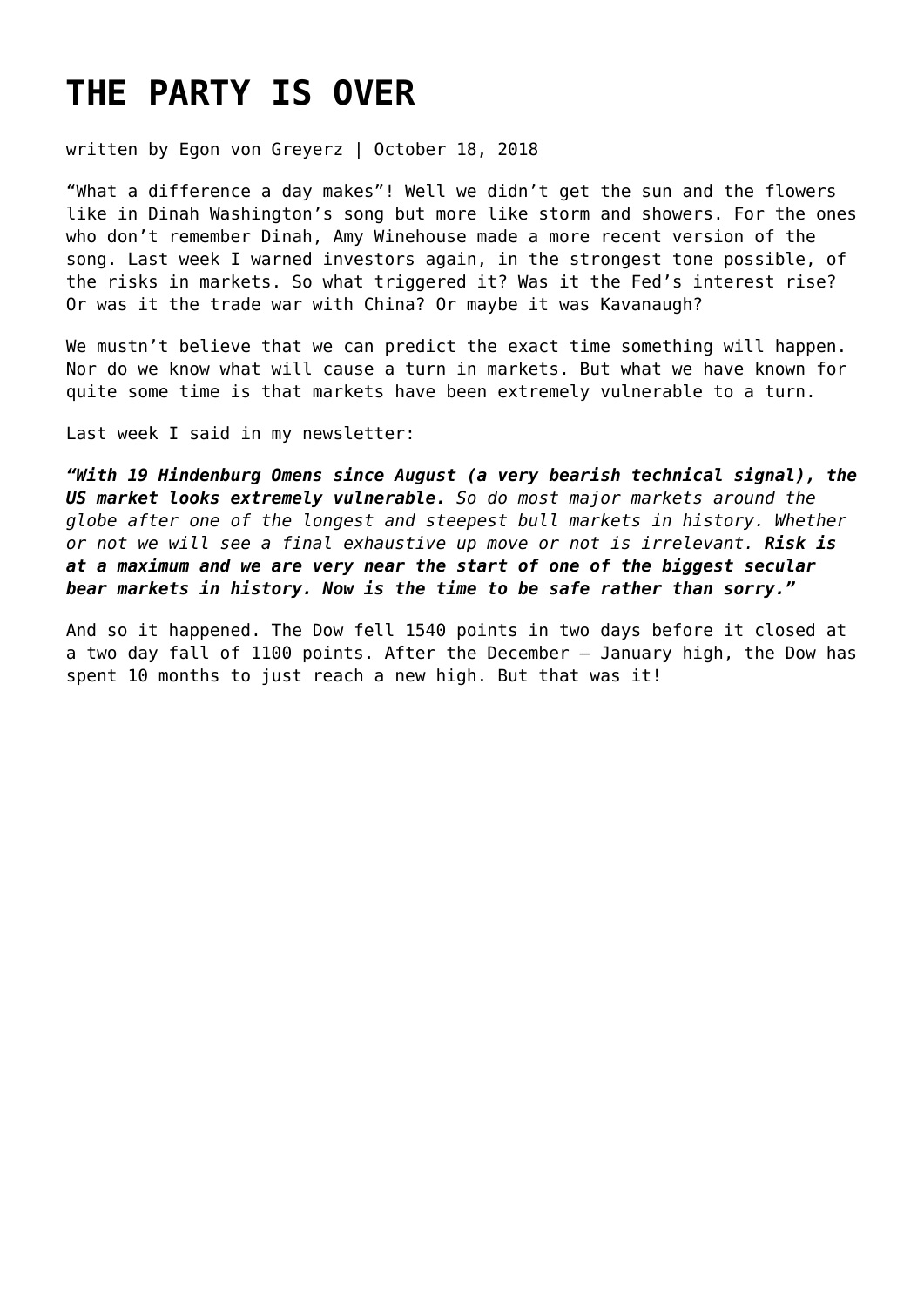

#### **79 MARKETS DECLINED LAST WEEK**

With 79 market indices down last week, my warning was certainly timely. 12 markets were down more than 5%, led by Shanghai, Egypt, Taiwan and Stockholm. As I have been stating many times, market timing is a mug's game and very few have got the gift of Nostradamus. So **the key isn't to pick the tops or the bottoms but to understand risk. With global risk at historical extremes, anyone trying to chase these markets higher is playing a very dangerous game** with the risk of losing it all. You can argue that a 4-5% fall in markets that have gone up by multiples since 2009 is totally insignificant. But most investors are driven by greed and not by prudence. For almost 10 years this bull trend has had no severe, sustained correction so being a perma-bull has been the right thing.

### **MOST INVESTORS WILL FOLLOW THE MARKET TO THE BOTTOM**

When the real turn comes, the perma-bulls will not get out after a 5% or 10% correction or even 20%. Because 20% only takes us down 5,300 points to the June 2017 level. That is nothing compared to the 20,000 point rise since 2009. Most investors will follow the market all the way to the bottom regardless of where this bottom is. Not getting out has worked excellently for the last 86 years. But after the 1929-32 crash in the Dow when the index lost 90%, you had to be extremely patient to recover your losses. It took 25 years for the market to recover to the 1929 level and that was before taking inflation into account.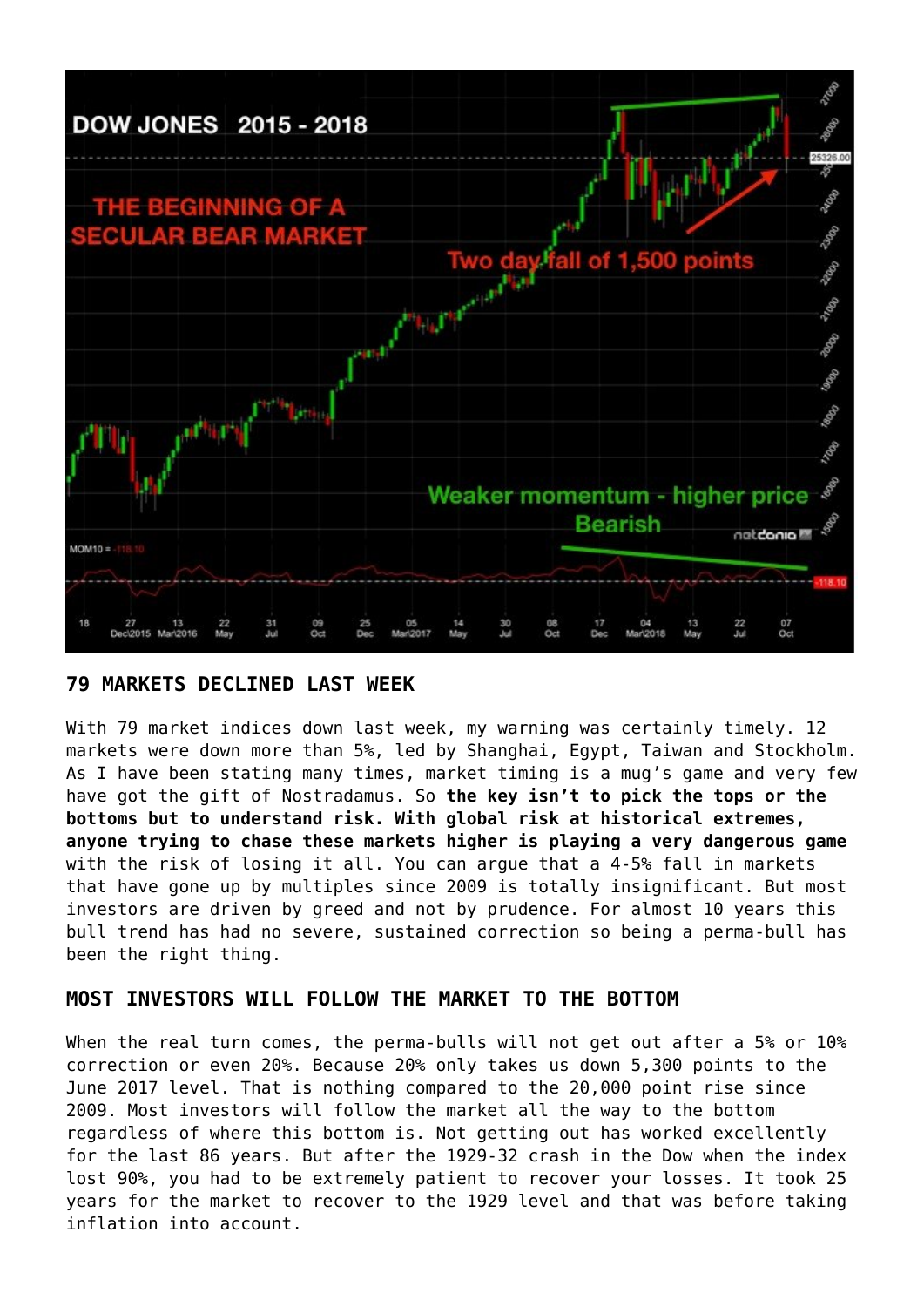But this time it is very different. The bubbles in asset markets and debt are massively bigger today, especially if we include unfunded liabilities and derivatives. Also, this time it is a truly global problem with bubbles on every continent and in virtually every country. So when this downturn catches hold, there will be nowhere to turn to. **No country will escape from the coming global contagion of asset and debt implosion.** Also, there will be very few individuals who will not be severely affected on many levels whether it is financially, famine, social unrest, security, health etc.

#### **HAS THE MARKET TOPPED?**

The likelihood that global markets have now topped is very high. In a multidecade bull market **there is always a chance of another final hurrah** but this seems much less likely now. We must remember that markets are just a barometer of the economy. Most people in the world are not affected directly by what happens to stock markets. Of 7 billion people, an extremely low percentage has direct stock market investments or properly funded pension schemes.

**It now looks like the secular bull market in stocks is turning into a secular bear market that could last for several years if not decades.** The stock market acts as a sentiment indicator for what happens in the real economy. No indicator is perfect and stock market moves will be exaggerated in both directions. It is now likely that the world is starting an economic downturn of epic proportions.

#### **STANDARD OF LIVING BASED ON DEBT**

The upturn in recent decades has also been remarkable but it has benefited fewer and fewer people. **The average worker in the US for example has had lower real wages since the 1970s. The illusory improvement in the standard of living in the West is all debt related.** It is of course wonderful to improve your standard of living by borrowing money to buy houses, cars, iPads etc. The problem is that when the music stops these debts will not be repaid. The consequences will be debt defaults and an implosion of asset values.

Last week I saw another example of these bubble assets. I spent some time in the Balearics on the islands of Ibiza and Mallorca, attending a wedding. These islands are full of holiday properties costing up to millions or tens of millions of Euros. And the marinas are packed with 100s of yachts from 50 ft to well over 100 ft. I would be surprised if these properties and boats will have lost less than 90 cents on the Euro by 2025. So hardly a good investment today!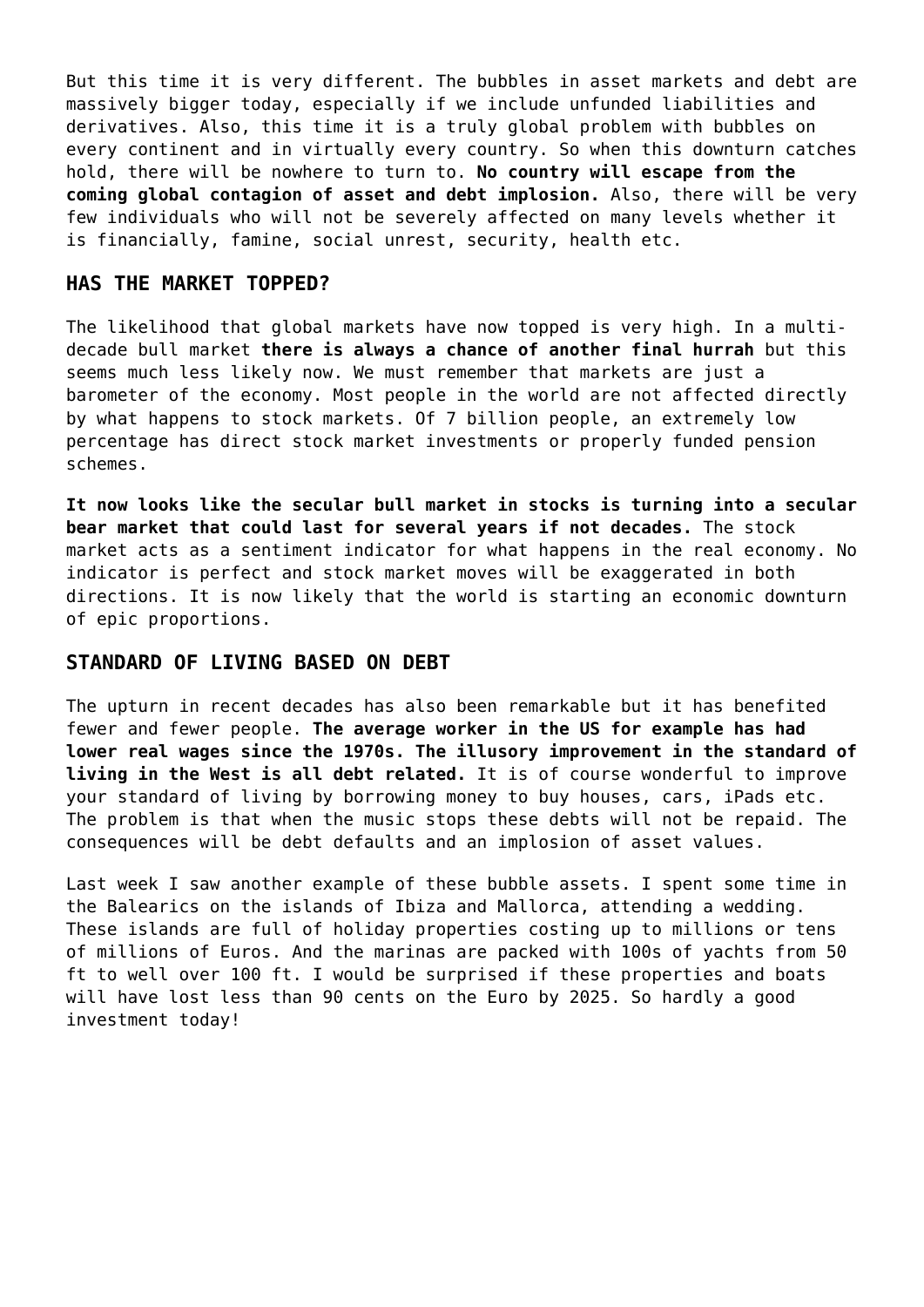## **EXAMPLE OF THE 1000S OF YACHTS IN MALLORCA THAT** SOON CAN BE BOUGHT FOR SOME OUNCES OF GOLD



### **SELL CONSUMERISM**

In my article four weeks ago I included the ratio chart of Amazon vs the XAU Gold and Silver stock index. This chart illustrates the massive bubble in consumerism (plus the success of Amazon) versus hard assets. I made this comment:

*"The chart below illustrates it perfectly. Since the IPO in 1997 the Amazon stock is up 1,550 times or 155,000% against the XAU Gold and Silver Index. That the reverse will happen and the XAU will be up 155 thousand percent against Amazon by 2025 might be possible even if it is hard to imagine today. What is clear though is that the bubble assets have had their run and their fall will be brutal."*

Now four weeks later, Amazon has lost 20% against the XAU. But this is just the sheer beginning. Any consumer linked asset is likely to lose at least 90% against hard assets, and most certainly against precious metals, in the next few years.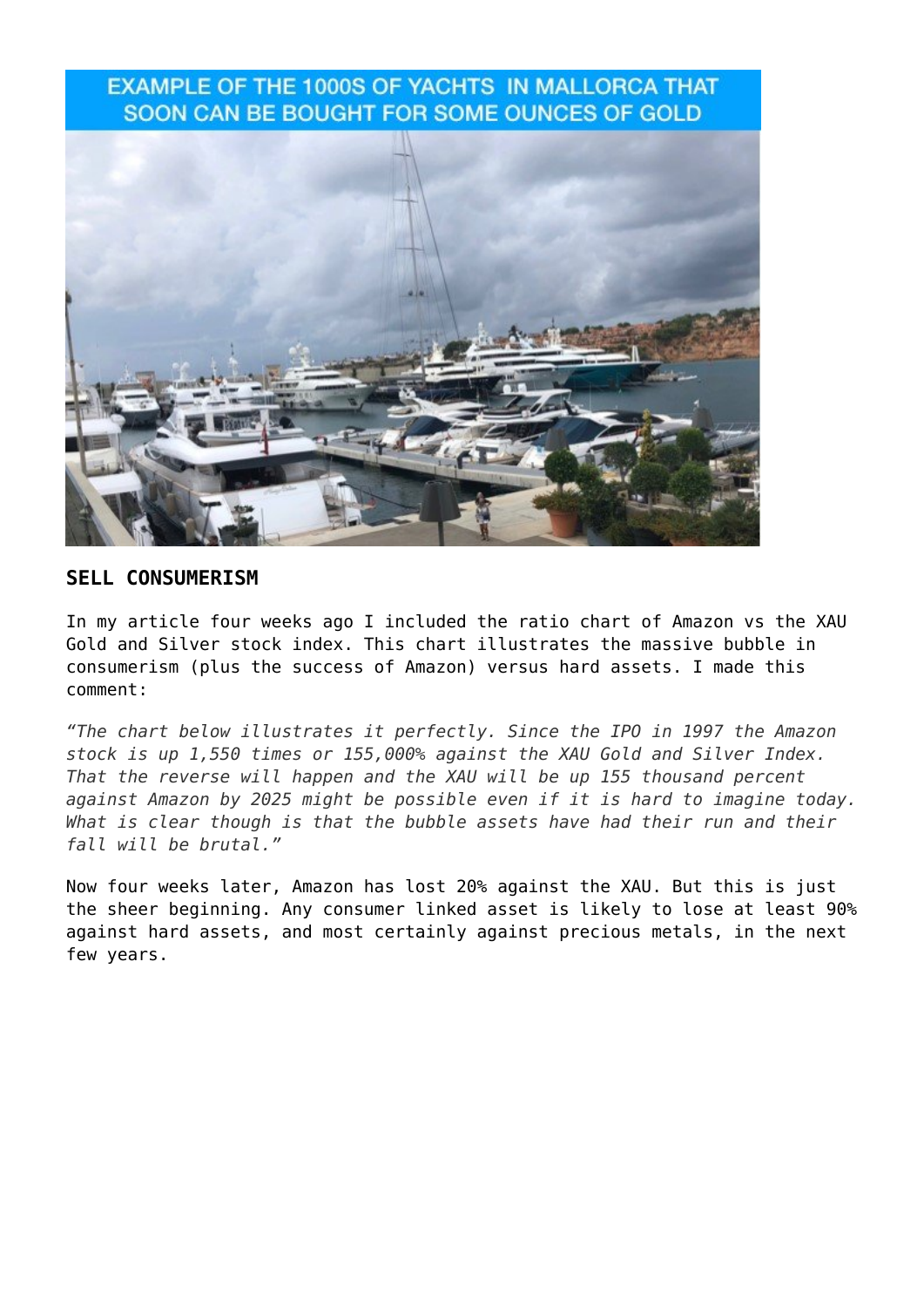

#### **THE PARTY IS OVER**

The case for wealth preservation has never been clearer. As we have seen in the last few years, bubbles can always grow bigger. Especially since they have had constant fuel added by way of credit and money printing. **But the time of easy gains in markets is now over. With the Fed and other central banks tightening and with the 35 year interest cycle having turned up, the party is over.** And soon the world will not just reminisce about the good old days. No, people, governments, banks and companies will all struggle to survive the coming years both financially and physically. The so called good times which were all built on debt, will soon be forgotten.

#### **WEALTH PRESERVATION IS FOR EVERYONE – RICH OR POOR**

As I have stated many times, almost everybody in the West and in the East can protect themselves from what is coming. If you have a low income, you buy one gram of gold for \$40 whenever you can afford it and if you are very wealthy you buy one kilo for \$40,000 or one tonne for \$40 million. Or you can buy one ounce of silver for \$15, one kilo for \$500 and one tonne for \$500,000.